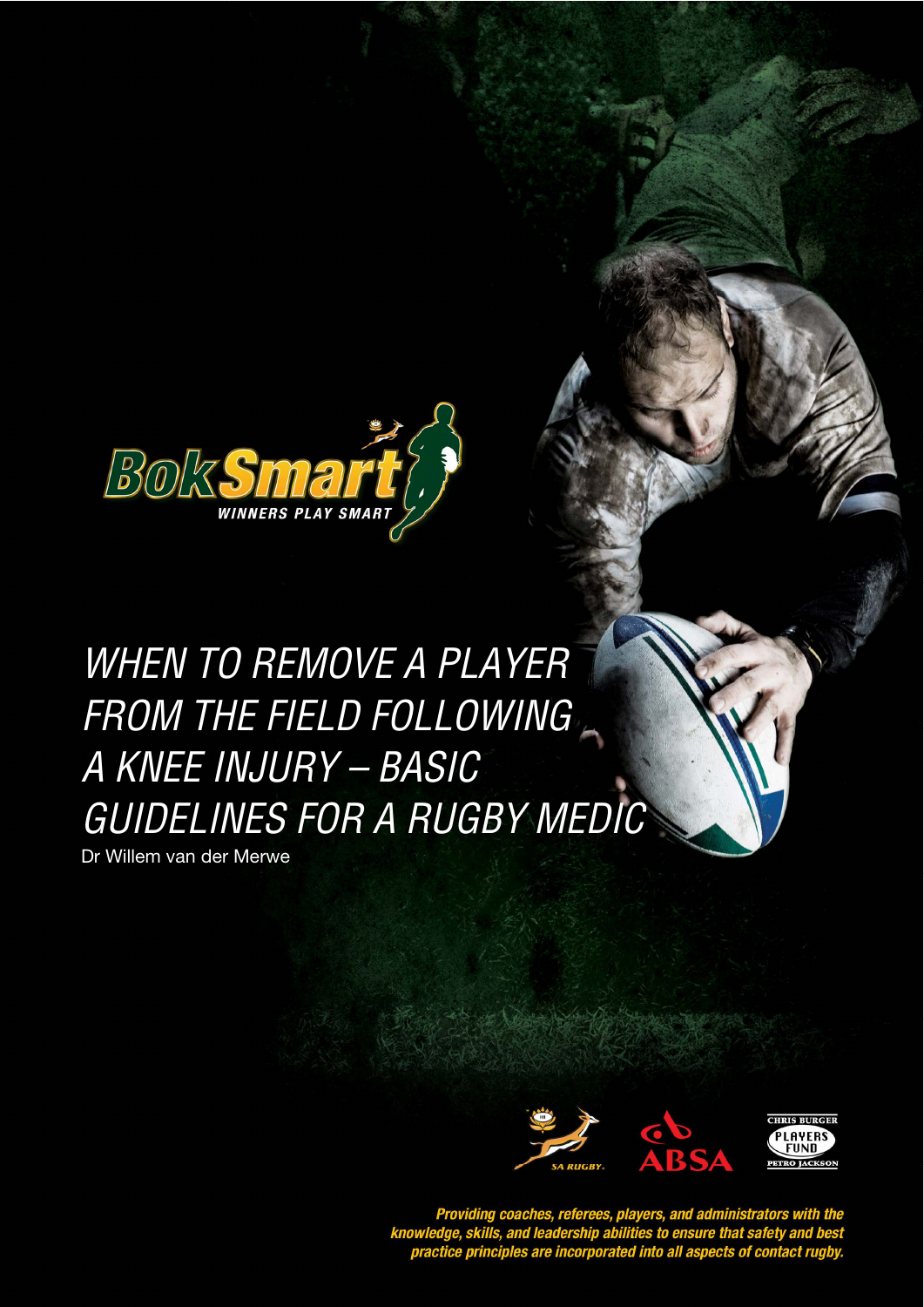## **INTRODUCTION**

Being asked to provide basic medical cover at a rugby match comes with a huge responsibility. The players are trusting that, if they are injured, their injury will be dealt with in a professional manner, and in a way which will provide the best possible outcome for them in both short and long term. To provide that service one needs the basics, which are:

#### 1. Equipment

- a. Splint to immobilise the knee
- b. Compression bandage
- c. Ice Pack

## 2. Availability

- a. Before the game
	- i. Introduce yourself to the team and coach
- b. During the game
	- i. Can gain valuable information from watching the injury happen
	- ii. Respond immediately
- c. After the game
	- i. Make sure everybody is OK!

## 3. Knowledge

a. The content knowledge will be provided in this article

## 4. Backup team

a. Make sure that a referral protocol is available for the injured player if he needs follow-up treatment

It is your responsibility to make sure that everything is in place. If it is not, then do not provide the service.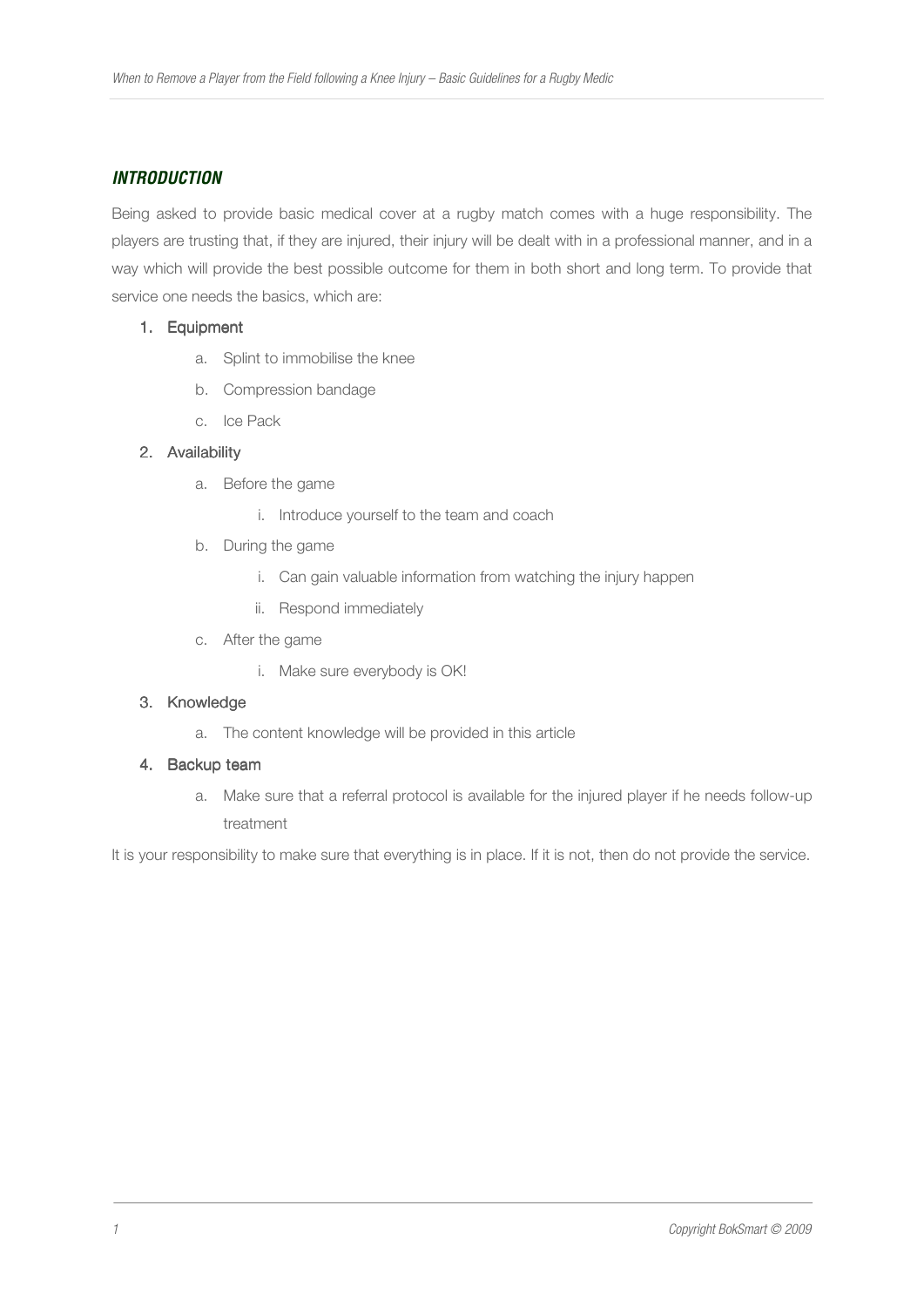# **MOST COMMON RUGBY INJURIES**

#### 1. Ranking of knee injuries among all injuries in rugby

- a. Head injuries most common
- b. Muscle injuries next common
- c. Hip and knee injuries the third most common

#### 2. Common mechanism of knee injuries

- a. Tackle
- b. Non contact

#### 3. Common knee injuries

- a. Ligaments
	- i. MCL (Medial Collateral Ligament) ligament on the inside of your knee, treated non-operatively
	- ii. ACL (Anterior Cruciate Ligament) In the middle of your knee, needs surgical reconstruction
	- iii. Med PF (Medial Patella Femoral Ligament) this ligament tears when you dislocate your knee cap, treated non-operatively
	- iv. LCL (Lateral Collateral Ligament) Ligament on the outside of your knee, needs surgical repair
	- v. PCL (Posterior Cruciate Ligament) Ligament in the middle of your knee and dependant on the grade of injury might need surgical reconstruction
- b. Meniscal
	- i. Medial Meniscus More likely to be injured, needs surgical repair
	- ii. Lateral Seldom injured, but more serious and needs repair
- c. Osteochondral
	- i. Bone bruise Stress fracture in the bone
	- ii. Chondral (Articular Cartilage) Layer that covers the bone and makes it very smooth
		- 1. Partial Treated with rest
		- 2. Complete Needs surgical intervention and has a bad outcome
	- iii. Bone
		- 1. Subchondral
		- 2. Structural will show up on X-rays and need specialist treatment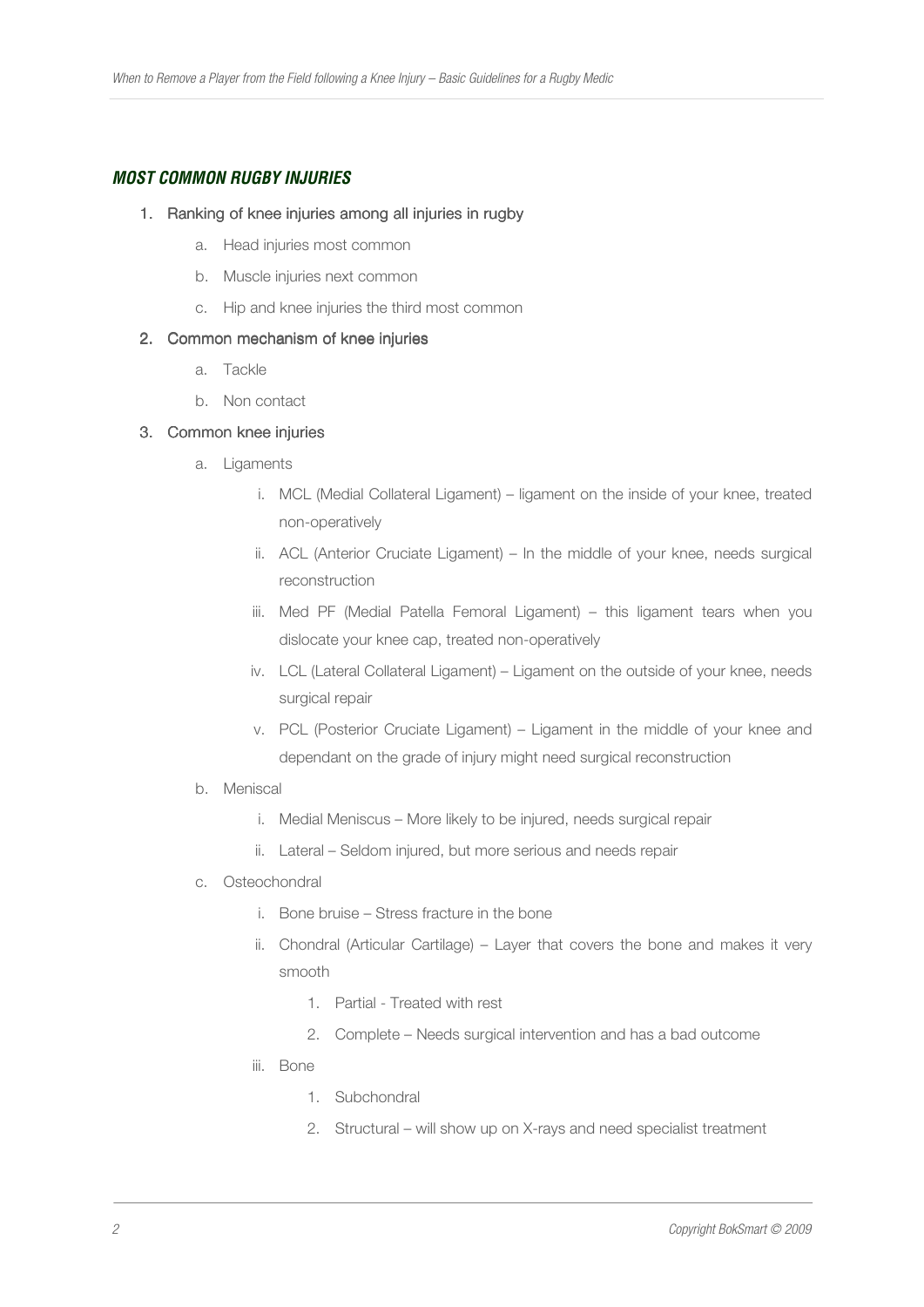- d. Soft tissue
	- i. Contusion Bleeding in soft tissue, treated with RICE (Rest/Ice/Compression/Elevation)
	- ii. Laceration
- e. Neuro vascular These are surgical emergencies and can lead to loss of limb
	- i. Vein
	- ii. Artery
	- iii. Nerve

# **WHEN TO TAKE THE PLAYER OFF**

When we make these decisions there are 2 conflicting goals:

- 1. Minimise the effect of the injury for the player
- 2. Minimise the loss of playing time for the player

It is important to understand that it is not one or the other, but always a compromise between the two goals; the players need to be informed about the risks and rewards involved with each choice.

There are a couple of factors that will influence your decision:

- 1. Player's health should take preference when there is doubt
- 2. Age of player
- 3. Importance of the match
- 4. Time of the season

The injury has happened, now they are looking at you to make a decision. Injuries, and the course of action to take, can be group as follows:

## 1. Obviously minor – Continue

- 1. Direct contusion injuries
	- 1. Kicks or bumps around the knee, normally painful but not too serious Miracle ice gets rid of the pain
- 2. No Swelling
	- 1. Redness is ok but any fluid on the knee means there is a serious injury
- 3. Knee stable
	- 1. Compare to the other leg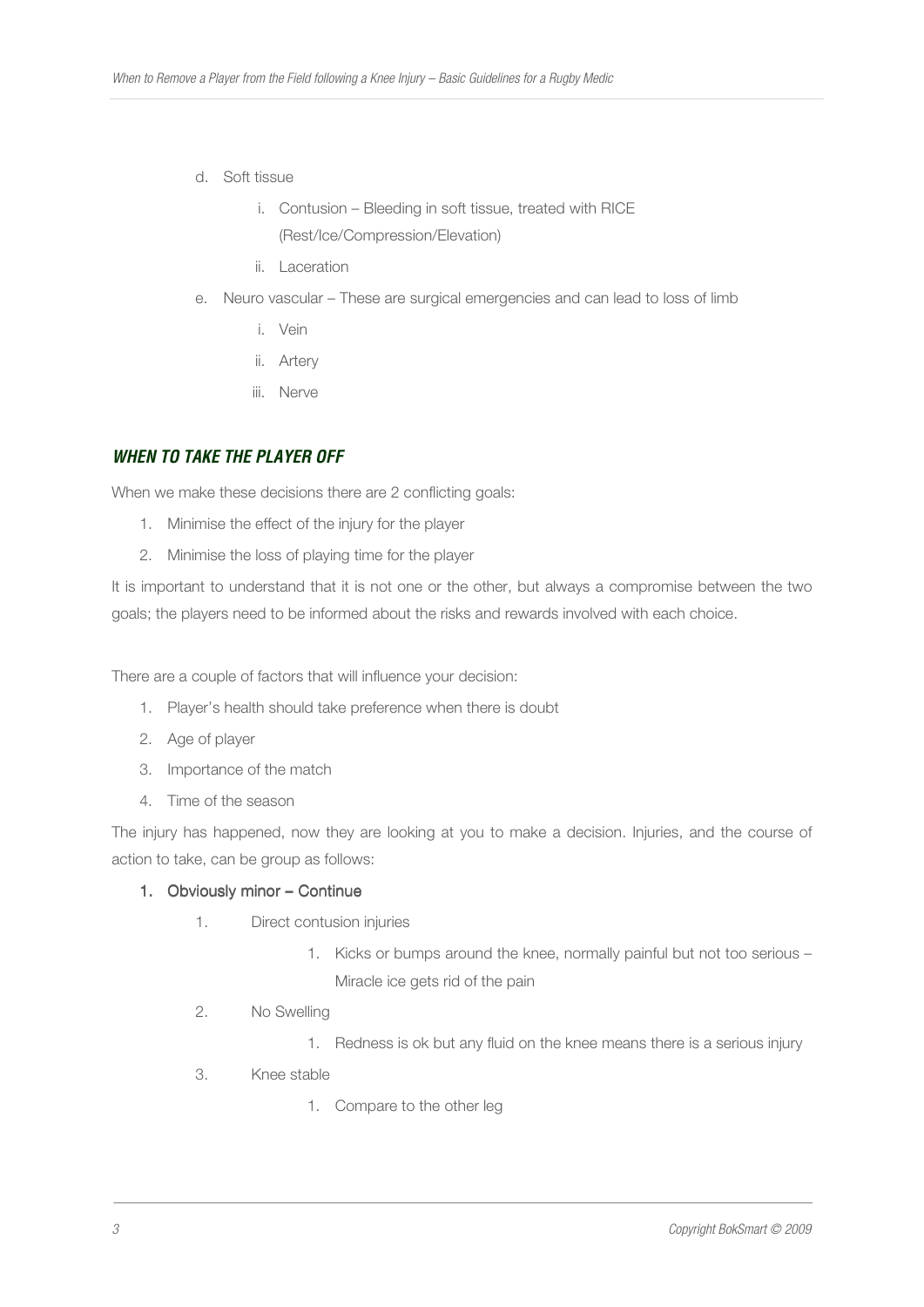## 4. Full range of movement

- 1. Fully straight and fully bent without pain
- 5. Player able to weight bear
	- 1. The best test: let him put weight on the leg, if it feels fine let him play

## 2. Obviously serious – Remove

- 1. Unable to move or put weight on the knee
	- 1. If unable to move the leg or put weight on remove player from the field immediately on stretcher
- 2. Unstable
- 3. Abnormal alignment
- 4. Bleeding or Laceration
- 5. Change in colour of the foot
- 6. Any sensory deficit distally

Time is all-important, do not try to make a diagnosis, there is nothing that you can do on the field. Procedure for immediate evacuation is:

- Splint the leg in long leg splint
- If the leg is obviously deformed, try to pull on it and straighten it once, if it does not straighten then splint as is and get to medical help.
- Stretcher off the field or carry off the field
- Do not waste time trying to evaluate the injury in the medical room evacuate to a unit where the injury can be handled

## 3. Not sure – Evaluate then decide

- 1. Do not try and evaluate on the field
- 2. Remove to a facility where proper evaluation can be informed

# **WHEN TO REFER THE PLAYER FOR A SPECIALIST OPINION**

This is one area that has changed tremendously over the last few years. With the special investigations that are available, a diagnosis can be made without being interventional. The biggest problem with injuries is making the wrong diagnosis, and not getting the appropriate treatment to stop further damage. Therefore, do not diagnose until you are certain, rather than labeling a player with the wrong diagnosis.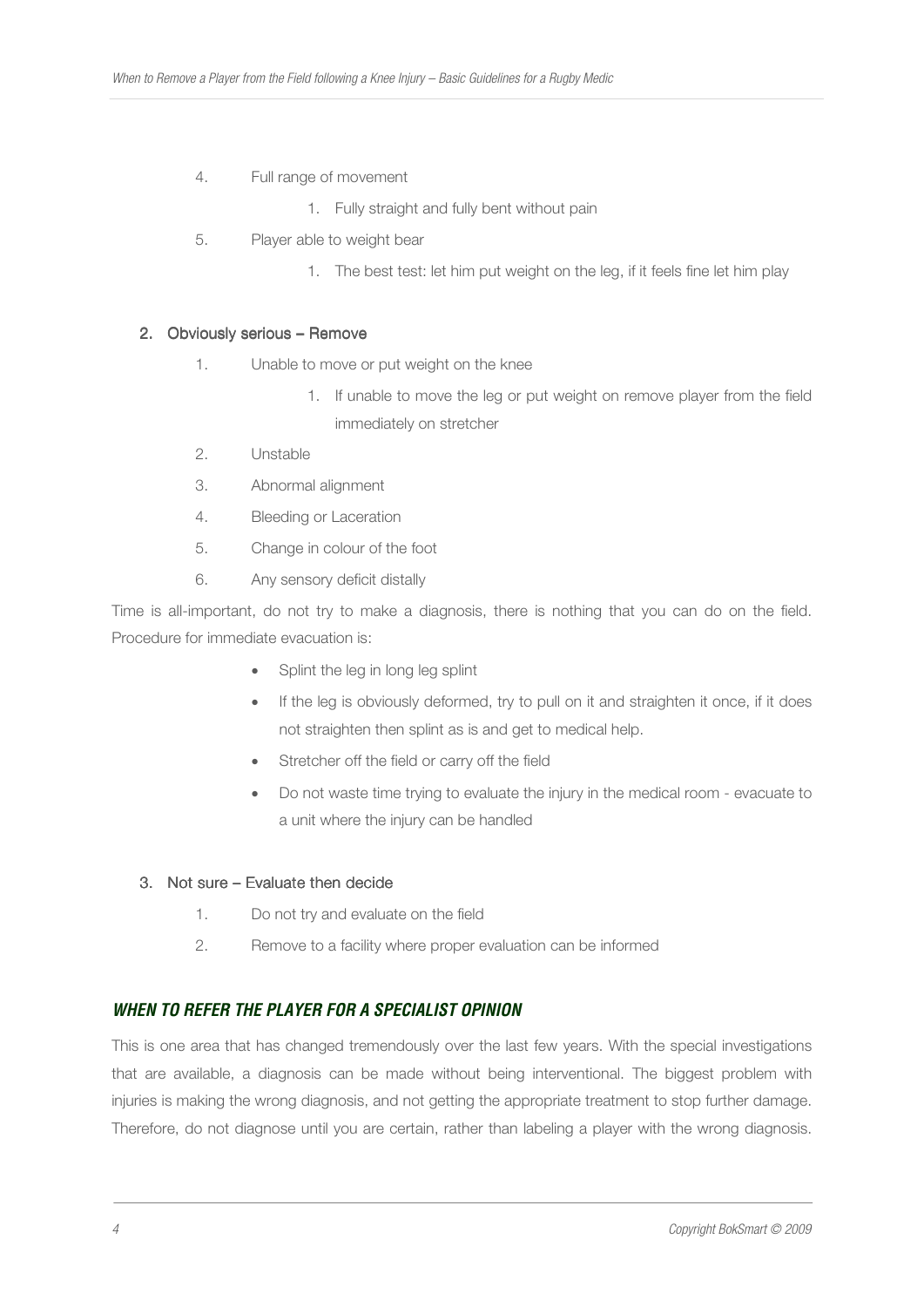The player and coach understandably want to know if he can start training and whether he can play in the upcoming weekend – do not commit yourself to a decision until you are certain.

The only question is whether to be cost effective.

# 1. Cost not a problem

1. Should have a definitive diagnosis by the Monday to plan treatment protocol

# 2. Cost effective

- 1. Re-evaluate the next day
- 2. Refer if
	- a. Effusion
	- b. Ligament laxity
	- c. Pain more than expected
- 3. No obvious pathology but to painful to evaluate
	- a. Keep on crutches
	- b. Re-evaluate the next day
- 4. If still too painful on day 3 to make a diagnosis, then refer

# **CASE STUDIES**

## 1. Player stays down after scrum

- a. Ask the player what happened
	- i. Somebody fell directly on his knee
	- ii. No popping sound just felt pain
- b. Examination
	- i. Knee is at normal angle
	- ii. No effusion
	- iii. Good range of movement
	- iv. Stable
	- v. Very tender with direct pressure
		- 1. This is probably a direct contusion and after some ice you ask the player to stand up and put some pressure on the knee
- c. He can continue and should be fine